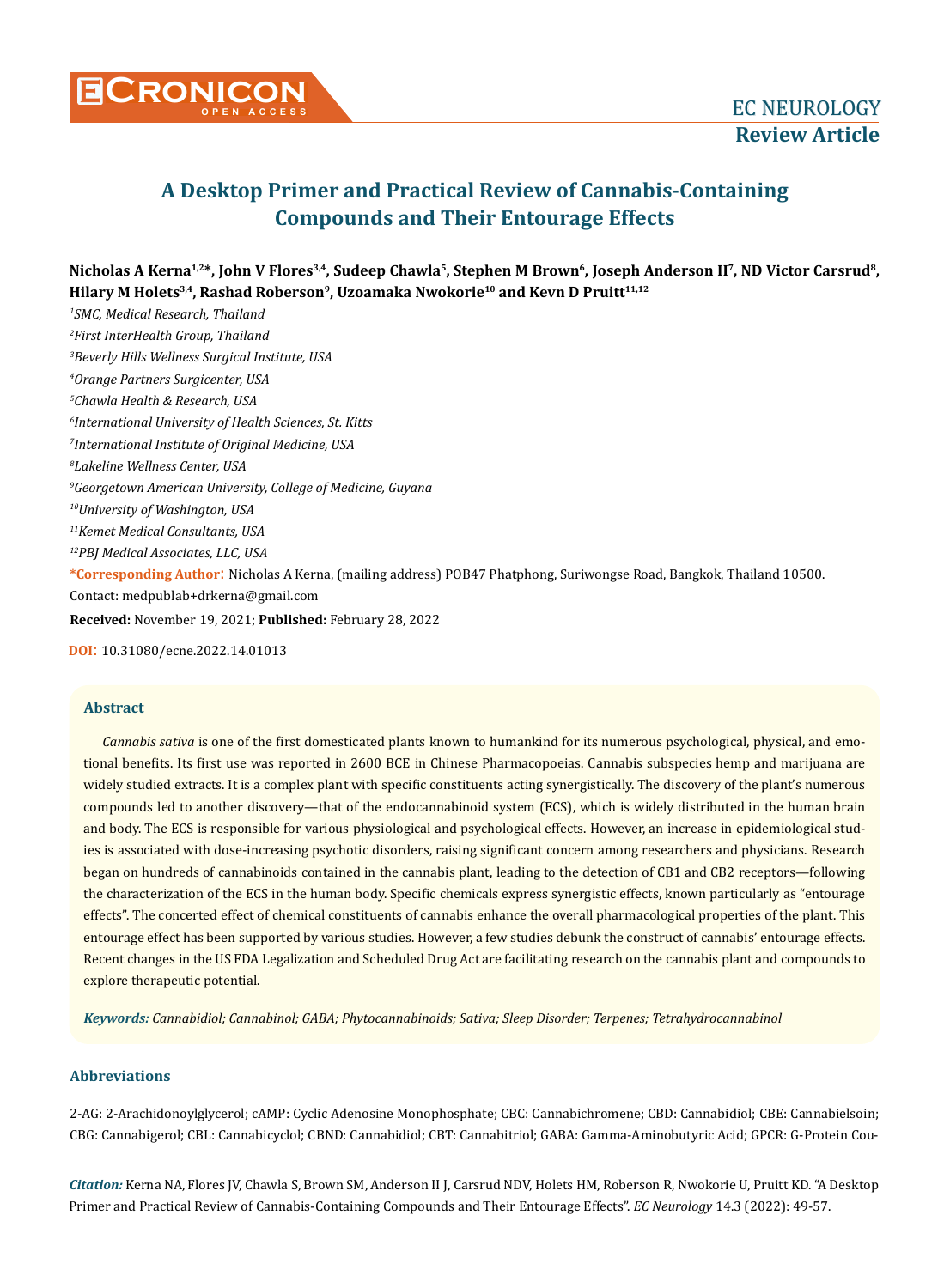50

pled Receptors; IBD: Inflammatory Bowel Disease; MAPK: Mitogen-Activated Protein Kinase; QoL: Quality of LIfe; RCT: Randomized Controlled Trial; THC: Tetrahydrocannabinol

## **Introduction**

*Cannabis sativa* is the oldest human-cultivated plant that is widely present around the world [1]. Archaeobotanical investigations traced the evidence of cannabis remains to 800 BCE. Cannabis was reported to be a source of fiber, food, and seed oil. Historical evidence also shows that human ancestors ingested or inhaled cannabis for its euphoriant properties [2,3]. Cultivation transitioned to being a commissary project approximately 12,000 years ago after the culmination of the glacial period, which led to an evolutionary symbiotic relationship between humankind and plant propagation that assisted in colonization [4].

The book *Ebers Papyrus*, written in Egypt in 1500 BCE, mentions the topical application of cannabis for treating of inflammation. The mention of cannabis first appeared in Asian countries in the Indian Vedas, referring to cannabis as a religious and divine agent. It has been used in Ayurvedic medicine for thousands of years to treat pain, nausea, anxiety, sleep disorders, and induce euphoria. The classic *Odyssey—a book* written in the seventh or eighth century mentions using cannabis with wine to provide relief from pain and strife [4].

Cannabis came to the attention of Western medicine in the 1890s when Russel Reynolds summarized the years of investigation in *The Lancet* [5]. In the nineteenth and twentieth centuries, it was reported to be used by females for dysmenorrhea. Cannabis became a globally popular recreational drug throughout the 1900s, considered the golden era of cannabis consumption [4]. However, in 1961, cannabis was listed as a controlled drug by the United Nations' Single Convention on Narcotic Drugs, making its use illegal in most countries [6]. It was also designated as a Schedule I drug in the USA, prohibiting all possible research on the drug molecule [4].

#### **Discussion**

Cannabis is a generic term mainly used for the drugs extracted or prepared from the genus *cannabis* [7]. The cannabis plant contains more than 400 botanical compounds. The term medical cannabis is used when cannabis and its related compounds—such as cannabinoids—are applied in the treatment of disease or to alleviate particular symptoms. Cannabis constituents have various modes of administration, such as topical, sublingual, and oral. Also, specific plant parts can be smoked, inhaled, or mixed with food or tea. Extracts can be manufactured synthetically, in addition to the isolation of naturally occurring compounds from cannabis itself [8].

Cannabinol was the first compound extracted from the plant—reported in 1899—and was considered responsible for the psychoactive effects [9]. This assumption was reconfirmed in 2000 [10]. Cannabidiol (CBD) was the second compound to be isolated—noted in 1963 by Mechoulam and Shvo [11]. In 1964, tetrahydrocannabinol (THC) was isolated and labeled the main component responsible for the psychoactive effect of the cannabis plant [12]. Both CBD and THC have the same chemical scaffold with 21 carbon atoms, 30 hydrogen atoms, and two oxygen atoms; however, there is a difference in the rearrangement of these atoms. THC has a tricyclic structure, whereas CBD has a bicyclic structure [13]. The graphic structure below represents CBD and THC with a cyclic ring and a hydroxyl group (Figure 1). Thus, the cannabis plant contains major cannabinoids, such as intoxicating THC and non-intoxicating CBD, along with more than 100 other trace cannabinoids, collectively known as phytocannabinoids [9].



*Citation:* Kerna NA, Flores JV, Chawla S, Brown SM, Anderson II J, Carsrud NDV, Holets HM, Roberson R, Nwokorie U, Pruitt KD. "A Desktop Primer and Practical Review of Cannabis-Containing Compounds and Their Entourage Effects". *EC Neurology* 14.3 (2022): 49-57.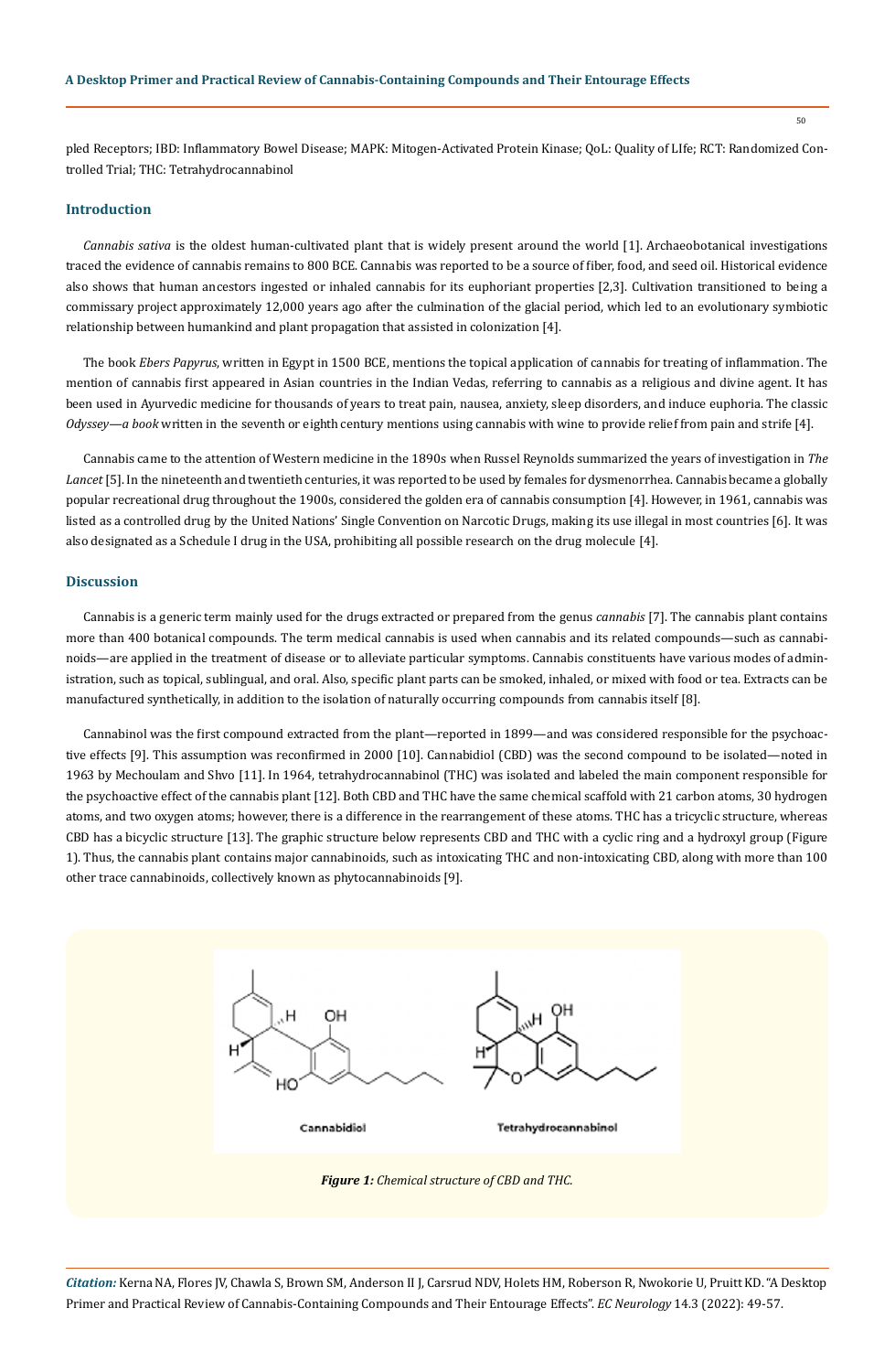The plant contains terpenes, called terpenoids, such as limonene, myrcene, linalool, and beta-caryophyllene. In addition, vitamins, minerals, fibers, proteins, flavonoids, omega fatty acids, phenols, and chlorophyll are present in the plant [14].

Cannabis is a complex dioecious plant, with and female flower parts occurring in separate plants [15]. It has numerous properties and functions—and each individual reacts differently—making it a complicated plant to investigate [15,16]. CBD and THC are two phytocannabinoids that have been extensively studied for their medicinal properties in pain relief, anxiety, and inflammation-related issues. CBD has also been widely used for sleep benefits, seizure reduction, and autism treatment.

Other plant chemicals identified in cannabis are flavonoids, terpenes, and alkaloids.These compounds are non-phytocannabinoids; however, they have been identified as having therapeutic potential. In addition to anti-inflammatory and antioxidant effects, flavonoids are responsible for the pigmentation of the cannabis plant [16]. Terpenes (terpenoids) make up the majority of phytochemicals and are responsible for the odor and flavor of the different strains of cannabis plants [17].

Ben-Shabat S., et al. (1998) proposed the entourage effect for the first time while studying the 2-arachidonoylglycerol (2-AG) molecule that binds to CB1 and CB2 cannabinoid receptors. Two other compounds, 2-linoleoylglycerol and 2-palmitoylglycerol, were also found to improve the binding ability of 2-AG to receptors [18,19].

The cannabis-producing, enhanced, combined effect of these phytochemical compounds is termed the entourage effect [3]. The percentage of this synergistic effect increases when the entire spectrum of cannabinoids, terpenes, and all other naturally-occurring botanical compounds in cannabis act together upon ingestion-known as the full spectrum entourage effect.

A full spectrum contains CBD and a small amount of all other constituents, including THC, whereas the broad spectrum contains CBD and other constituents except THC. The CBD isolate is the pure form and does not contain any other constituents of the cannabis plant. Clinical benefits were observed historically with full-spectrum and broad-spectrum CBD [20].

THC is a psychoactive metabolite in the cannabis strain of *Sativa*, whereas the nonpsychoactive metabolite is CBD. Therapeutic purposes include the treatment of spasms, pain, insomnia, and depression. Legalization has made researchers, physicians, and the public more aware of the beneficial and adverse effects of both short- and long-term use.

Few studies have identified any significant adverse effects when the compound is dosed properly. However, poor judgement, paranoia, and impaired motor coordination can occur with excessive consumption. In some instances, addiction or long-term or heavy use of the drug can lead to cognitive impairment, altered brain functioning, and an increased schizophrenia risk [21].

In addition to CBD and THC, several other compounds benefit the human body. Cannabigerol (CBG) is a CB1 and CB2 receptor agonist, acting alternatively as a gamma-aminobutyric acid (GABA) receptor reuptake inhibitor. CBG is not known to cause any intoxicating effects—and is helpful in treating several conditions, such as gastrointestinal disorder, pain, and inflammation.

Cannabinol (CBN) is a product of the chemical conversion of CBD. CBN is structurally similar to THC; however, it lacks psychoactive properties. CBN helps treat bacterial infections, sleep disorders, and eating disorders.

Cannabichromene (CBC) is a relatively new development in cannabis compound research that has significant potential as a medical supplement. Some of the therapeutic benefits are similar to CBD; however, research on cancer benefits, neuroregeneration, and analgesics expands the horizon [22,23].

Essential oils from terpenes or terpenoids are extracted using a distillation procedure. There may be variations in essential oils, depending on the plant's environment and harvesting conditions [3]. D-limonene is an example of a monoterpenoid, but its role in the

*Citation:* Kerna NA, Flores JV, Chawla S, Brown SM, Anderson II J, Carsrud NDV, Holets HM, Roberson R, Nwokorie U, Pruitt KD. "A Desktop Primer and Practical Review of Cannabis-Containing Compounds and Their Entourage Effects". *EC Neurology* 14.3 (2022): 49-57.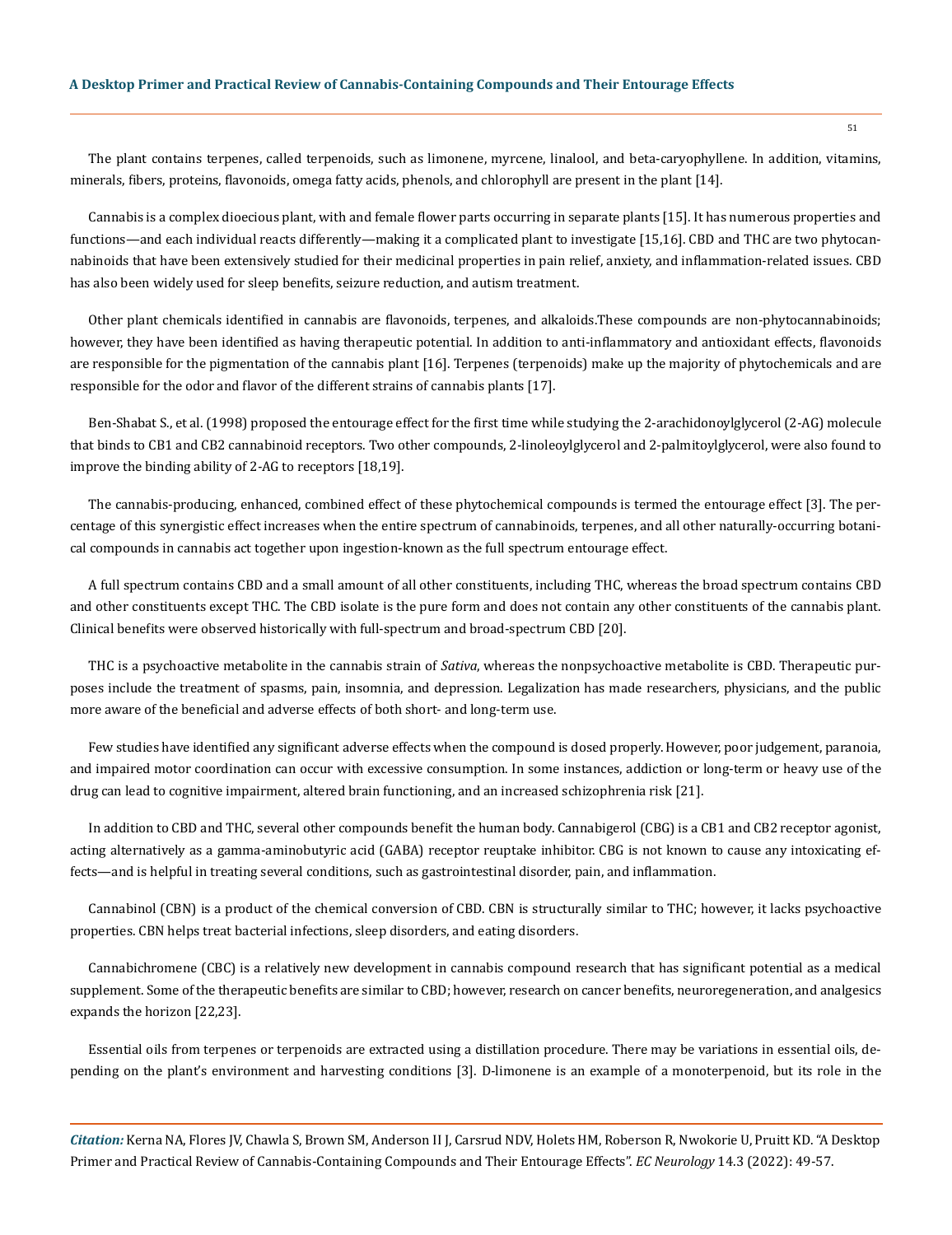activity of the cannabis entourage has not been extensively studied. On the other hand, Phytol has a diterpene structure and has been accounted for the observed relaxing effect [24].

Other phytocannabinoids are present in cannabis in less quantity and, therefore, have not been explored or studied for their pharmacological effects in therapeutic use. These less abundant constituents are cannabidiol (CBND), cannabielsoin (CBE), cannabicyclol (CBL), and cannabitriol (CBT) [23].

CBD is a THC isomer lacking any psychoactive properties, but modulates the overall effects of the plant. It improves the tolerability and safety of THC by suppressing the undesirable side effects of THC, such as intoxication, anxiety, tachycardia, and sedation—while attenuating analgesic and anticarcinogenic effects [25,26]. The effects of the most researched and consequential cannabinoids are noted in Table 1 (below).

| <b>Name</b>                | <b>Effects</b>                                                                                               |
|----------------------------|--------------------------------------------------------------------------------------------------------------|
| Cannabidiol (CBD)          | Used to treat psychotic disorders and used as an analgesic, anxiolytic,<br>anti-inflammatory, anticonvulsant |
| Tetrahydrocannabinol (THC) | Euphoric, analgesic, anti-inflammatory, anticonvulsant                                                       |
| Cannabinol (CBN)           | Anti-inflammatory, anticonvulsant, antibiotic, sedative                                                      |
| Cannabigerol (CBG)         | Antifungal, anti-inflammatory, analgesic                                                                     |
| Cannabichromene (CBC)      | Antifungal, anti-inflammatory, analgesic                                                                     |
| <b>Flavonoids</b>          | Antioxidative, anti-inflammatory                                                                             |
| Terpenes (Terpenoids)      | Aroma                                                                                                        |

*Table 1: Functions of various cannabinoids.*

The CB1 and CB2 cannabinoid receptors belong to the rho family class of G-protein coupled receptors (GPCR). Both receptors are part of the endocannabinoid signaling pathway [27]. The CB1 and CB2 signal transduction pathways involve adenylyl cyclase inhibition—decreasing cyclic adenosine monophosphate (cAMP) formation and increasing mitogen-activated protein kinases (MAPK) [26]. Research regarding the different ligand activities and differential pathway activation have led to the understanding of biased signaling via the cannabinoid receptors CB1 and CB2 [28]. The structure of the CB1 receptor includes an allosteric site that binds to CBD and an orthosteric site that binds to THC. Both sites are close to each other and form an overlapping matrix.

The presence of CBD at the allosteric site influences the binding of THC at its orthosteric site. The results of the binding analysis have shown that CBD reduces the binding affinity of THC by modulating the CB1 receptors. Furthermore, the results of the stability complex of the N-terminal of the CB1 receptor have also supported the mechanism of CBD-THC compared to THC alone [25].

Specific meta-analyses support cannabinoid use as adjuvant therapy for the treatment of chronic pain and spasticity related to cancer, due to multiple sclerosis, and paraplegia. There is evidence of improvements in nausea and vomiting caused by chemotherapy, appetite regulation in HIV infection, treatment of psychosis, mood, and sleep disorders [29,30]. Also, a topical cannabis-based medicine has been reported as a helpful adjuvant therapy to treat venous leg ulcers. These studies observed a healing trend in patients with no significant adverse reactions [31].

Furthermore, doctors have reported certain case studies for the use of cannabis as adjuvant therapy to manage pain-related symptoms in patients with inflammatory bowel disease (IBD). Both CBD and THC have been shown to alleviate intestinal pain, joint pain, diarrhea,

*Citation:* Kerna NA, Flores JV, Chawla S, Brown SM, Anderson II J, Carsrud NDV, Holets HM, Roberson R, Nwokorie U, Pruitt KD. "A Desktop Primer and Practical Review of Cannabis-Containing Compounds and Their Entourage Effects". *EC Neurology* 14.3 (2022): 49-57.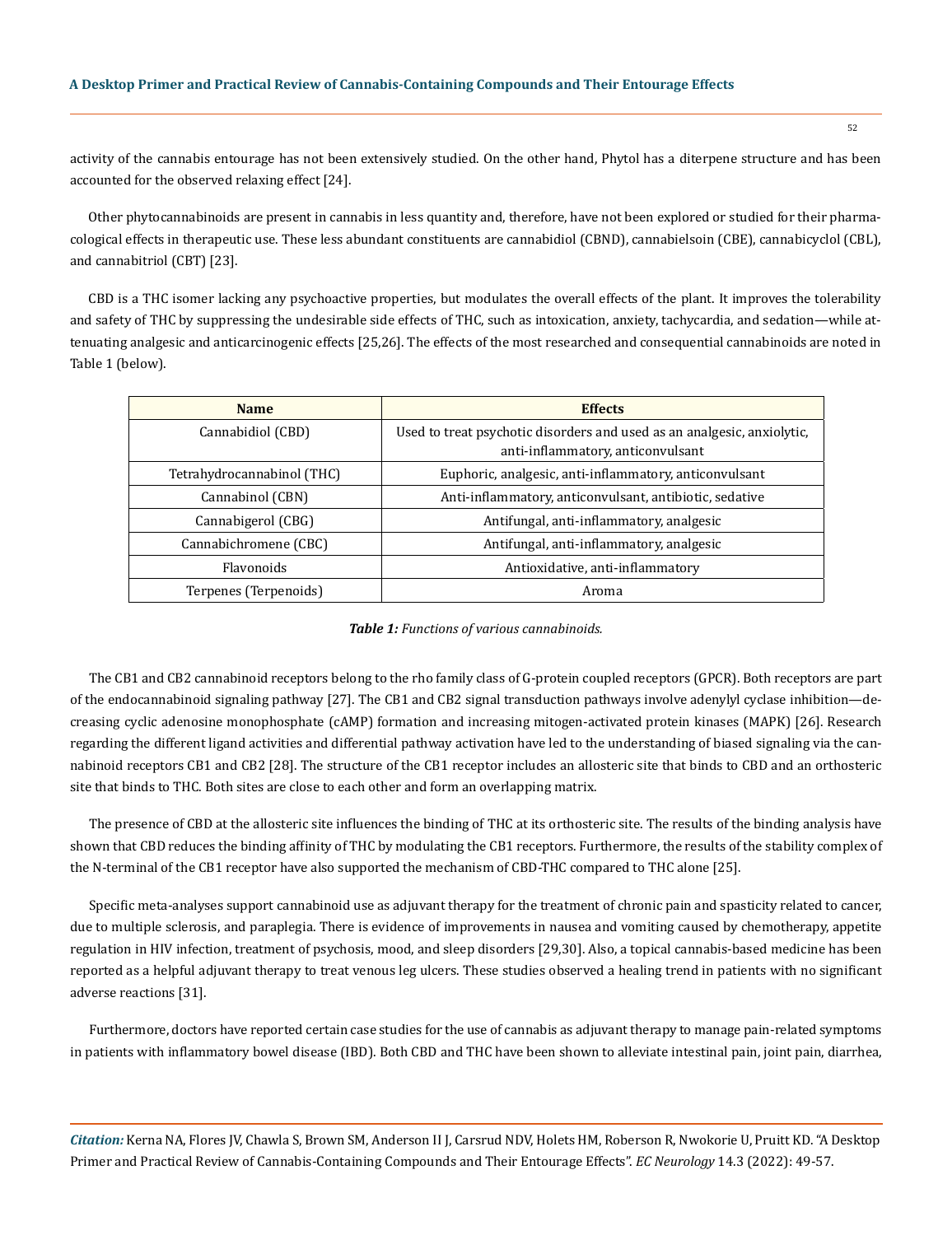and nausea with an overall improvement in quality of life (QoL) in the IBD population. Several studies have focused on IBD as a target population to generate more evidence, exploring varying doses and administration modes. Nevertheless, studies have yet to describe any attempt to discontinue traditional medical therapy, and whether cannabis therapy would replace it in such a patient population [32].

THC's psychoactive effects are attributed to the activation of the CB1 cannabinoid receptor, which is abundant in brain cells. Activation of CB1 signalling pathways release receptors at the presynaptic terminal, with subsequent stimulation of CB1 receptors and inhibition of neurotransmission. However, the CB2 receptor is not highly expressed in the nervous system; instead, THC binds to the CB2 receptors predominantly found in immune cells, in the spleen, and the liver. The interaction of CBD with receptors is complex compared to THC. However, it also suppresses the inflammatory response similar to that of THC.

Instead of modulating GPCR activity, CBD acts as a partial agonist and antagonizes THC, implying that CBD may counteract the psychoactive effects of THC to some extent [14]. Compared to other cannabinoids, including THC, CBD shows a better safety profile. Both animals and humans have been reported to tolerate higher doses of CBD, up to 1500 mg/day. With increasing doses, CBD does not change any psychomotor or psychological functions, contrasting with THC [33], which may be due to the lack of direct agonist properties of CBD in cannabinoid receptors [34].

Ethan Russo (2011) supported the pioneering research of Raphael Mechoulam by deciphering the entourage effect. He reported the finding that THC is not the only pharmacological component of cannabis. He started looking at the anecdotal data of other strains of cannabis that supported the treatment of sleep disorders and pain relief [24].

According to Worth (2019), Russo suggested that essential oil compounds, such as lavender and peppermint, which can be extracted from plants, also aid in healing properties by enhancing the effect of THC [18]. CBD research was extended in a clinical trial with Sativex (nabiximols) as an experimental intervention—containing a mixture of cannabis extracts of THC and CBD. Approximately 40% of the enrolled subjects treated with Sativex reported twice the pain relief score compared to THC alone or placebo [35].

Worth (2019) cited another meta-analysis study in a patient population with treatment-resistant epilepsy, and reported that 71% of the subjects who received the extracts showed improvement in seizures compared to only 46% who received purified CBD extracts [18]. Evidence suggests that of terpenoids enhance the effect of THC while reducing psychosis and memory-related issues [36].

Other examples include the use of myrcene to improve sleep disorders with chronic pain conditions in patients with arthritis and migraine headaches [37] and the extensive use of limonene in anxiety and psychological stress [38].

The entourage effect can be considered an orchestra of all compounds in cannabis—with THC being the primary component—contributing to heightened therapeutic benefits. Although extensive research is still in the early stages, the concept of the synergistic effect of cannabis beyond the pharmacological effects of THC remains unexplained and a plausible topic of controversy [39].

An *in vitro* study of the cancer cell line model to validate the efficacy of the entourage effect found a decrease in cell viability in 3 of 6 cancer cell lines tested. The findings concluded that pure CBD shows potency in reducing viability in cancer cells, while no entourage effect was observed [40].

With recent developments in cannabis terpenoids research showing no involvement in activating CB1 or CB2 receptors or modulating signaling pathways through the THC agonist, molecular analysis and clinical trials are of utmost importance to support the supposition of an entourage effect [41].

*Citation:* Kerna NA, Flores JV, Chawla S, Brown SM, Anderson II J, Carsrud NDV, Holets HM, Roberson R, Nwokorie U, Pruitt KD. "A Desktop Primer and Practical Review of Cannabis-Containing Compounds and Their Entourage Effects". *EC Neurology* 14.3 (2022): 49-57.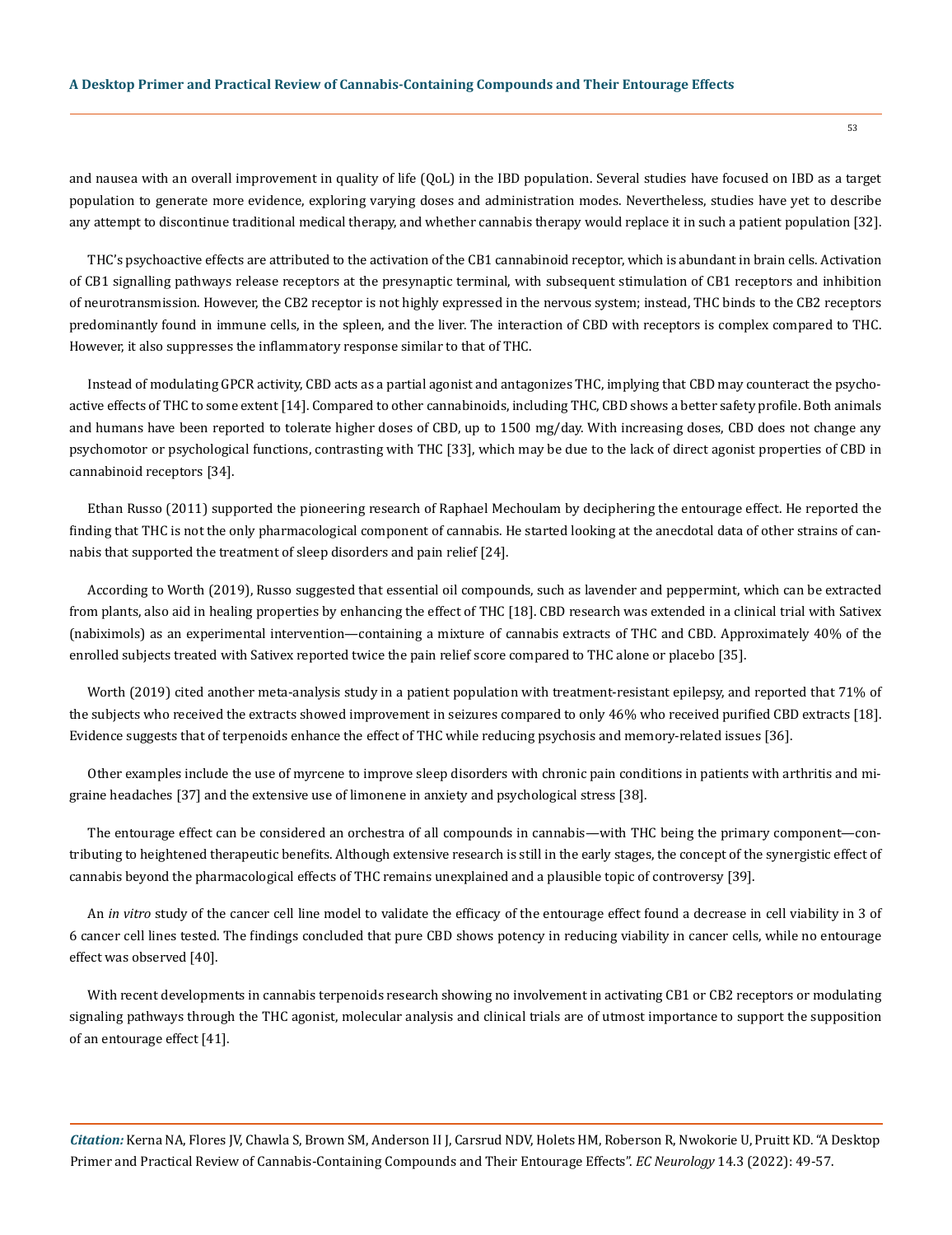#### **Summary**

The cannabis genome and transcriptome sequencing was completed in 2011, opening new speculation about cannabis' application in medicine [42]. However, the existing cannabis genome sequences are not fully annotated, which is required to further acquire empirical data in comprehending the genetic function in cannabis [43]. Understanding the regulation of biosynthetic pathways, especially terpenoids, has begun, and is an open field for additional research [44].

Appropriate counseling of cannabis use in patients needs to be evidence-based regarding their pharmacokinetics and pharmacodynamics, along with an understanding of individual biosynthetic pathways—and should be supported by regulations and guidelines for research. There remains much more to know about the efficacy of the constituents, the response to treatment by the patients, therapeutic dosing, appropriate and effective modes of administration, and the management and monitoring of side effects. Understanding the individual component's pathways may help in effectively combining various cannabis chemical constituents regarding an entourage effect.

In 1999, the Institute of Medicine in the United States evaluated cannabis to demystify the prospective use of medicinal cannabis in healthcare. The extraction of raw materials from the plant and their combination in different percentages to achieve any therapeutic effect is complex. However, this challenge should drive and direct researchers to create biosynthetic versions of the compounds, accelerating research and application [45].

### **Conclusion**

Over the years, public and research interests have continually expanded regarding the potential health benefits of various extracts and strains of the cannabis plant. There are arguments in favor, based on anecdotal evidence; however, the science in support of the chemical constituents of the cannabis plant is limited. Moreover, many scientists consider the entourage effect wishful thinking.

Understanding the medicinal chemistry of hundreds of cannabis compounds is essential to determine via clinical trials. Individual randomized controlled trials are necessary to identify various constituents, and their relationship to patient characteristics and any underlying medical disease.

Future studies will also help weigh the potential benefits against any risks, especially concerning side effects, short-term or long-term.

### **Conflict of Interest Statement**

The authors declare that this paper was written without any commercial or financial relationship that could be construed as a potential conflict of interest.

#### **References**

- 1. [Maroon J and Bost J. "Review of the neurological benefits of phytocannabinoids".](https://www.ncbi.nlm.nih.gov/pmc/articles/PMC5938896/) *Surgical Neurology International* 9.1 (2018). https:// www.ncbi.nlm.nih.gov/pmc/articles/PMC5938896/
- 2. [Atakan Z. "Cannabis, a complex plant: different compounds and different effects on individuals".](https://www.ncbi.nlm.nih.gov/pmc/articles/PMC3736954/) *Therapeutic Advances in Psychopharmacology* [2.6 \(2012\): 241.](https://www.ncbi.nlm.nih.gov/pmc/articles/PMC3736954/) https://www.ncbi.nlm.nih.gov/pmc/articles/PMC3736954/
- 3. [Hanuš LO and Hod Y. "Terpenes/Terpenoids in Cannabis: Are They Important?"](https://www.karger.com/Article/FullText/509733) *Medical Cannabis and Cannabinoids* 3.1 (2020): 25- [60.](https://www.karger.com/Article/FullText/509733) https://www.karger.com/Article/FullText/509733

*Citation:* Kerna NA, Flores JV, Chawla S, Brown SM, Anderson II J, Carsrud NDV, Holets HM, Roberson R, Nwokorie U, Pruitt KD. "A Desktop Primer and Practical Review of Cannabis-Containing Compounds and Their Entourage Effects". *EC Neurology* 14.3 (2022): 49-57.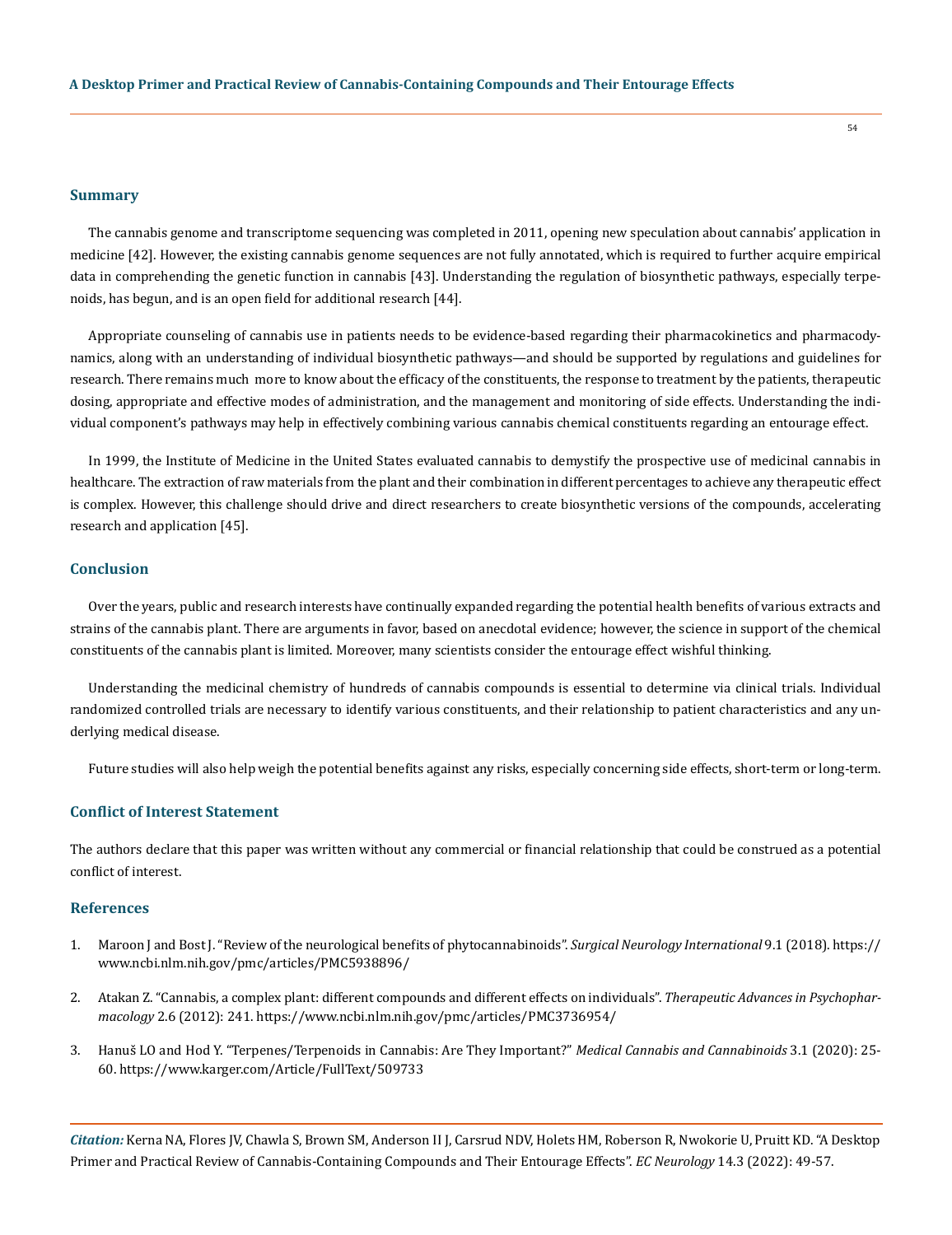### **A Desktop Primer and Practical Review of Cannabis-Containing Compounds and Their Entourage Effects**

- 4. [Crocq M-A. "History of cannabis and the endocannabinoid system".](https://pubmed.ncbi.nlm.nih.gov/33162765/) *Dialogues in Clinical Neuroscience* 22.3 (2020): 223. https:// pubmed.ncbi.nlm.nih.gov/33162765/
- 5. Lancet JR-T. undefined. On the therapeutical uses and toxic effects of cannabis indica (1890).
- 6. Final Act of The United Nations Conference.
- 7. [Small E and Cronquist A. "A Practical And Natural Taxonomy For Cannabis".](https://www.jstor.org/stable/1220524) *Taxon* 25.4 (1976): 405-435. https://www.jstor.org/ stable/1220524
- 8. A H., *et al*[. "The medicinal use of cannabis and cannabinoids--an international cross-sectional survey on administration forms".](https://pubmed.ncbi.nlm.nih.gov/24175484/) *Jour[nal of Psychoactive Drugs](https://pubmed.ncbi.nlm.nih.gov/24175484/)* 45.3 (2013): 199-210 https://pubmed.ncbi.nlm.nih.gov/24175484/.
- 9. Wood T., *et al*. J of the, 1899 undefined. III.-Cannabinol. Part I (1899).
- 10. [R M LH. "A historical overview of chemical research on cannabinoids".](https://www.sciencedirect.com/science/article/abs/pii/S0009308400001845) *Chemistry and Physics of Lipids* 108.1-2 (2000): 1-13. https:// www.sciencedirect.com/science/article/abs/pii/S0009308400001845
- 11. Mechoulam R., *et al*[. "The structure of Cannabidiol".](https://pubmed.ncbi.nlm.nih.gov/5879214/) *Tetrahedron* 19.12 (1963): 2073-2078. https://pubmed.ncbi.nlm.nih. gov/5879214/
- 12. [Gaoni Y and Mechoulam R. "Isolation, Structure, and Partial Synthesis of an Active Constituent of Hashish".](https://pubs.acs.org/doi/10.1021/ja01062a046) *Journal of the American Chemical Society* [86.8 \(1964\): 1646-1647.](https://pubs.acs.org/doi/10.1021/ja01062a046) https://pubs.acs.org/doi/10.1021/ja01062a046
- 13. Ladha KS., *et al*[. "Understanding the Medical Chemistry of the Cannabis Plant is Critical to Guiding Real World Clinical Evidence".](https://pubmed.ncbi.nlm.nih.gov/32899678/)  *Molecules* [25.18 \(2020\).](https://pubmed.ncbi.nlm.nih.gov/32899678/) https://www.ncbi.nlm.nih.gov/pmc/articles/PMC7570835/
- 14. [Maroon J and Bost J. "Review of the neurological benefits of phytocannabinoids".](https://www.ncbi.nlm.nih.gov/pmc/articles/PMC5938896/) *Surgical Neurology International* 9.1 (2018). https:// www.ncbi.nlm.nih.gov/pmc/articles/PMC5938896/
- 15. Radwan MM., *et al*[. "Cannabinoids, Phenolics, Terpenes and Alkaloids of Cannabis".](https://pubmed.ncbi.nlm.nih.gov/34066753/) *Molecules* 26.9 (2021): 2774. https://pubmed. ncbi.nlm.nih.gov/34066753/
- 16. Bautista JL., *et al*[. "Flavonoids in Cannabis sativa: Biosynthesis, Bioactivities, and Biotechnology".](https://pubs.acs.org/doi/10.1021/acsomega.1c00318) *ACS Omega* 6.8 (2021): 5119. https://pubs.acs.org/doi/10.1021/acsomega.1c00318
- 17. Andre CM., *et al*[. "Cannabis sativa: The Plant of the Thousand and One Molecules".](https://www.frontiersin.org/articles/10.3389/fpls.2016.00019/full) *Frontiers in Plant Science* (2016): 19. https://www. frontiersin.org/articles/10.3389/fpls.2016.00019/full
- 18. [Worth T. "Cannabis's chemical synergies".](https://www.nature.com/articles/d41586-019-02528-1) *Nature* 572.7771 (2019): S12-S13. https://www.nature.com/articles/d41586-019-02528- 1
- 19. Ben-Shabat S., *et al*[. "An entourage effect: inactive endogenous fatty acid glycerol esters enhance 2-arachidonoyl-glycerol cannabinoid](https://www.researchgate.net/publication/222303665_An_entourage_effect_inactive_endogenous_fatty_acid_glycerol_esters_enhance_2-arachidonoyl-glycerol_cannabinoid_activity)  activity". *[European Journal of Pharmacology](https://www.researchgate.net/publication/222303665_An_entourage_effect_inactive_endogenous_fatty_acid_glycerol_esters_enhance_2-arachidonoyl-glycerol_cannabinoid_activity)* 353.1 (1998): 23-31. https://www.researchgate.net/publication/222303665\_An\_entourage\_effect\_inactive\_endogenous\_fatty\_acid\_glycerol\_esters\_enhance\_2-arachidonoyl-glycerol\_cannabinoid\_activity
- 20. [Cather JC and Cather JC. "Cannabidiol primer for healthcare professionals".](https://www.ncbi.nlm.nih.gov/pmc/articles/PMC7340472/) *Proceedings (Baylor University Medical Center)* 33.3 [\(2020\): 376.](https://www.ncbi.nlm.nih.gov/pmc/articles/PMC7340472/) https://www.ncbi.nlm.nih.gov/pmc/articles/PMC7340472/
- 21. Volkow ND., *et al*. "Adverse Health Effects of Marijuana Use". *[The New England Journal of Medicine](https://www.ncbi.nlm.nih.gov/pmc/articles/PMC4827335/)* 370.23 (2014): 2219. https://www. ncbi.nlm.nih.gov/pmc/articles/PMC4827335/

*Citation:* Kerna NA, Flores JV, Chawla S, Brown SM, Anderson II J, Carsrud NDV, Holets HM, Roberson R, Nwokorie U, Pruitt KD. "A Desktop Primer and Practical Review of Cannabis-Containing Compounds and Their Entourage Effects". *EC Neurology* 14.3 (2022): 49-57.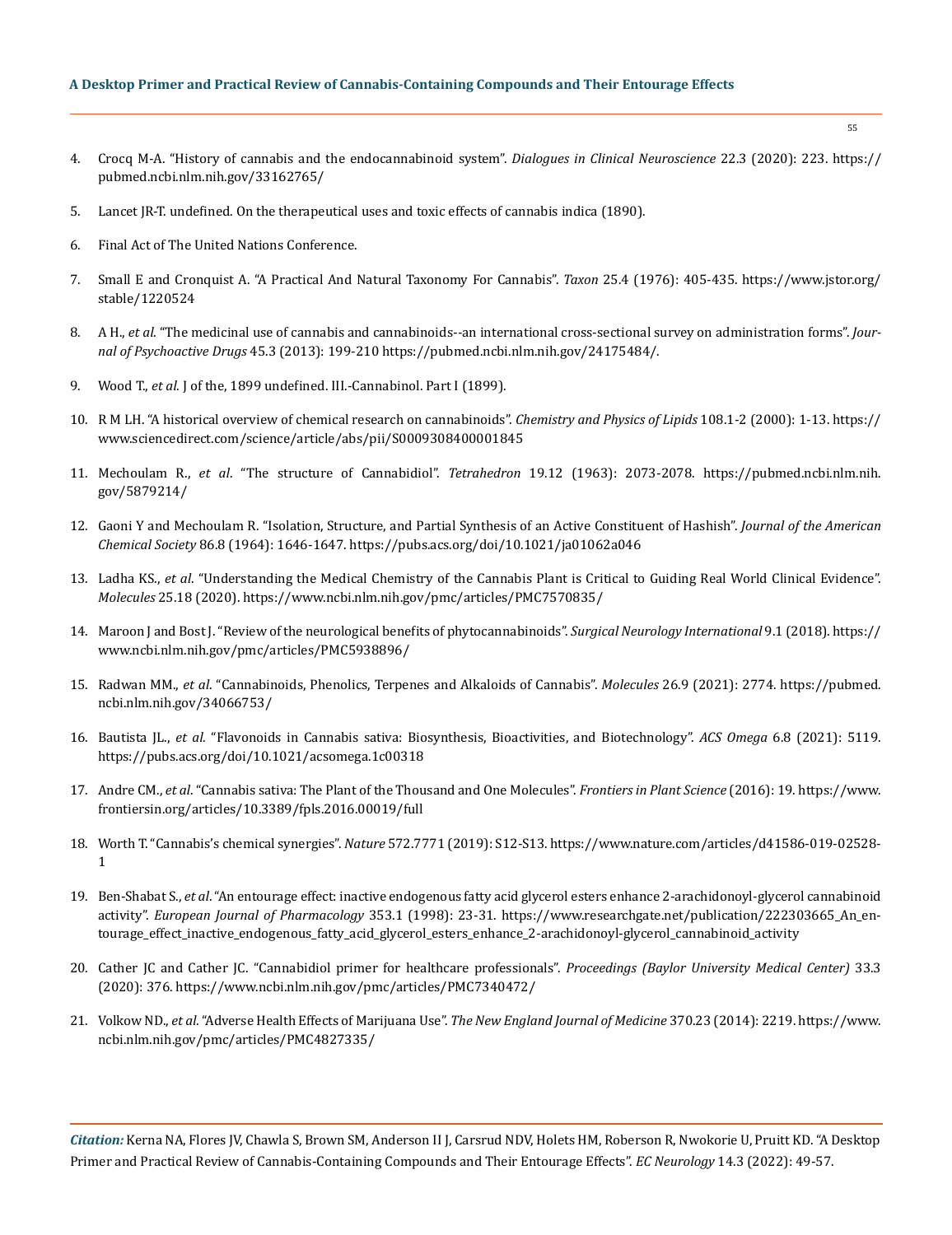#### **A Desktop Primer and Practical Review of Cannabis-Containing Compounds and Their Entourage Effects**

- 22. Golombek P., *et al*[. "Conversion of Cannabidiol \(CBD\) into Psychotropic Cannabinoids Including Tetrahydrocannabinol \(THC\): A Con](https://pubmed.ncbi.nlm.nih.gov/32503116/)[troversy in the Scientific Literature".](https://pubmed.ncbi.nlm.nih.gov/32503116/) *Toxics* 8.2 (2020). https://pubmed.ncbi.nlm.nih.gov/32503116/
- 23. Morales P., *et al*[. "Molecular Targets of the Phytocannabinoids-A Complex Picture".](https://pubmed.ncbi.nlm.nih.gov/28120232/) *Progress in the Chemistry of Organic Natural Products* [103 \(2017\): 103.](https://pubmed.ncbi.nlm.nih.gov/28120232/) https://pubmed.ncbi.nlm.nih.gov/28120232/
- 24. [Russo EB. "Taming THC: potential cannabis synergy and phytocannabinoid-terpenoid entourage effects".](https://www.ncbi.nlm.nih.gov/pmc/articles/PMC3165946/) *British Journal of Pharmacology* [163.7 \(2011\): 1344.](https://www.ncbi.nlm.nih.gov/pmc/articles/PMC3165946/) https://www.ncbi.nlm.nih.gov/pmc/articles/PMC3165946/
- 25. Jakowiecki J., *et al*[. "Allosteric modulation of the cb1 cannabinoid receptor by cannabidiol-a molecular modeling study of the n-termi](https://pubmed.ncbi.nlm.nih.gov/33922473/)[nal domain and the allosteric-orthosteric coupling".](https://pubmed.ncbi.nlm.nih.gov/33922473/) *Molecules* 26.9 (2021). https://pubmed.ncbi.nlm.nih.gov/33922473/
- 26. Vučković S., *et al*[. "Cannabinoids and Pain: New Insights From Old Molecules".](https://pubmed.ncbi.nlm.nih.gov/30542280/) *Frontiers in Pharmacology* (2018): 1259. https:// pubmed.ncbi.nlm.nih.gov/30542280/
- 27. [Reggio PH. "Endocannabinoid Binding to the Cannabinoid Receptors: What Is Known and What Remains Unknown".](https://www.ncbi.nlm.nih.gov/pmc/articles/PMC4120766/) *Current Medicinal Chemistry* [17.14 \(2010\): 1468.](https://www.ncbi.nlm.nih.gov/pmc/articles/PMC4120766/) https://pubmed.ncbi.nlm.nih.gov/20166921/
- 28. Søes I., *et al*[. "Cannabinoid CB1 and CB2 Receptor Signaling and Bias 2.1 \(2017\): 48-60.](https://www.ncbi.nlm.nih.gov/pmc/articles/PMC5436336/) https://www.ncbi.nlm.nih.gov/pmc/articles/ PMC5436336/
- 29. Whiting PF., *et al*[. "Cannabinoids for Medical Use: A Systematic Review and Meta-analysis".](https://pubmed.ncbi.nlm.nih.gov/26103030/) *JAMA: The Journal of the American Medical Association* [313.24 \(2015\): 2456-2473.](https://pubmed.ncbi.nlm.nih.gov/26103030/) https://pubmed.ncbi.nlm.nih.gov/26103030/
- 30. Jugl S., *et al*[. "A systematic review of evidence for cannabis and cannabinoids as adjuvant therapy in palliative and supportive oncol](https://ascopubs.org/doi/abs/10.1200/JCO.2020.38.15_suppl.12091)[ogy care 38.15 \(2020\): 12091-12091.](https://ascopubs.org/doi/abs/10.1200/JCO.2020.38.15_suppl.12091) https://ascopubs.org/doi/abs/10.1200/JCO.2020.38.15\_suppl.12091
- 31. V M., *et al*[. "Topical cannabis-based medicines A novel adjuvant treatment for venous leg ulcers: An open-label trial".](https://pubmed.ncbi.nlm.nih.gov/34013652/) *Experimental Dermatology* [30.9 \(2021\): 1258-1267.](https://pubmed.ncbi.nlm.nih.gov/34013652/) https://pubmed.ncbi.nlm.nih.gov/34013652/
- 32. [A practical approach to utilizing cannabis as adjuvant therapy in inflammatory bowel disease | GI and Hepatology News \(2021\).](https://www.mdedge.com/gihepnews/article/228055/ibd-intestinal-disorders/practical-approach-utilizing-cannabis-adjuvant) https://www.mdedge.com/gihepnews/article/228055/ibd-intestinal-disorders/practical-approach-utilizing-cannabis-adjuvant/ page/0/2
- 33. BG R., *et al*[. "Prevention of Alzheimer's disease pathology by cannabinoids: neuroprotection mediated by blockade of microglial acti](https://pubmed.ncbi.nlm.nih.gov/15728830/)vation". *[The Journal of neuroscience: the official journal of the Society for Neuroscience](https://pubmed.ncbi.nlm.nih.gov/15728830/)* 25.8 (2005): 1904-1913. https://pubmed.ncbi. nlm.nih.gov/15728830/
- 34. MM B., *et al*[. "Safety and side effects of cannabidiol, a Cannabis sativa constituent".](https://pubmed.ncbi.nlm.nih.gov/22129319/) *Current Drug Safety* 6.4 (2011): 237-249. https:// pubmed.ncbi.nlm.nih.gov/22129319/
- 35. Johnson JR., *et al*[. "Multicenter, Double-Blind, Randomized, Placebo-Controlled, Parallel-Group Study of the Efficacy, Safety, and Toler](https://pubmed.ncbi.nlm.nih.gov/19896326/)[ability of THC: CBD Extract and THC Extract in Patients with Intractable Cancer-Related Pain".](https://pubmed.ncbi.nlm.nih.gov/19896326/) *Journal of Pain and Symptom Management* [39.2 \(2010\): 167-179.](https://pubmed.ncbi.nlm.nih.gov/19896326/) https://pubmed.ncbi.nlm.nih.gov/19896326/
- 36. Lewis MA., *et al*[. "Pharmacological Foundations of Cannabis Chemovars".](https://pubmed.ncbi.nlm.nih.gov/29161743/) *Planta Medica* 84.04 (2017): 225-233. https://pubmed.ncbi. nlm.nih.gov/29161743/
- 37. Baron EP., *et al*[. "Patterns of medicinal cannabis use, strain analysis, and substitution effect among patients with migraine, headache,](https://pubmed.ncbi.nlm.nih.gov/29797104/)  [arthritis, and chronic pain in a medicinal cannabis cohort".](https://pubmed.ncbi.nlm.nih.gov/29797104/) *The Journal of Headache and Pain* 9.1 (2018): 1-28. https://pubmed.ncbi. nlm.nih.gov/29797104/
- 38. Fukumoto S., *et al*[. "Effect of flavour components in lemon essential oil on physical or psychological stress".](https://onlinelibrary.wiley.com/doi/abs/10.1002/smi.1158) *Stress and Health* 24.1 [\(2008\): 3-12.](https://onlinelibrary.wiley.com/doi/abs/10.1002/smi.1158) https://onlinelibrary.wiley.com/doi/abs/10.1002/smi.1158

*Citation:* Kerna NA, Flores JV, Chawla S, Brown SM, Anderson II J, Carsrud NDV, Holets HM, Roberson R, Nwokorie U, Pruitt KD. "A Desktop Primer and Practical Review of Cannabis-Containing Compounds and Their Entourage Effects". *EC Neurology* 14.3 (2022): 49-57.